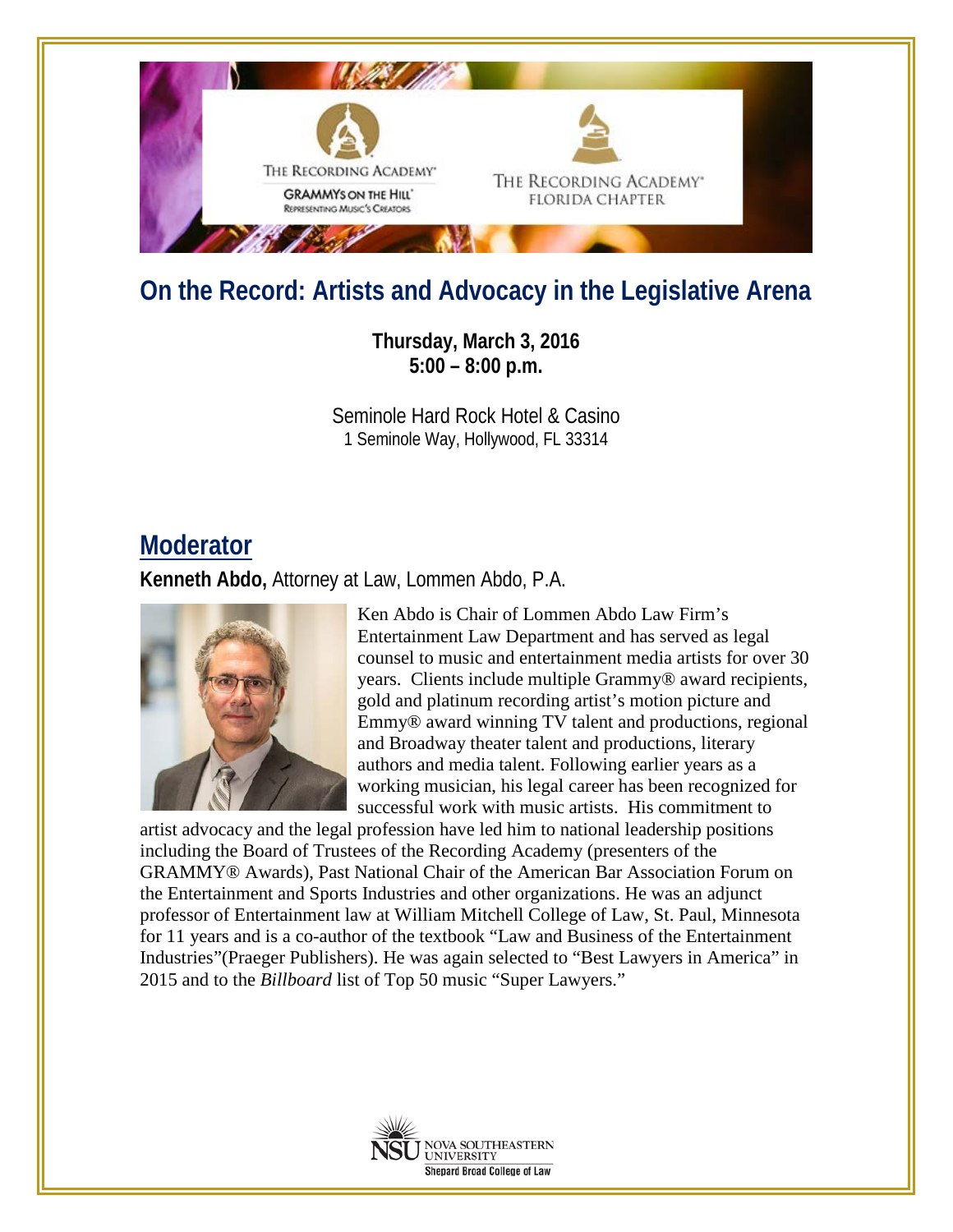## **Panelists**

**Todd Drupler,** Senior Director, Advocacy & Public Policy, The Recording Academy

Todd Dupler is the Senior Director, Advocacy & Public Policy for The Recording Academy, the organization internationally known for the annual GRAMMY Awards. In this role, Dupler works with Academy leadership to develop policy positions on issues affecting the music community, and represents the interests of the Academy's 24,000 members before Congress and federal agencies. In addition, he manages GRAMMYs on the Hill Advocacy Day and GRAMMYs in My District, the Academy's signature grassroots advocacy programs. Dupler also coordinates state and local advocacy with the Academy's 12 regional chapters.

With nearly two decades of experience in Washington, D.C., Todd Dupler has extensive knowledge of Capitol Hill and the legislative process. He previously served as legislative director for Rep. Lamar Smith during Smith's tenure as chairman of the House Judiciary Subcommittee on Courts, the Internet and Intellectual Property. In this role, Dupler helped facilitate negotiations to reform copyright law and was a liaison to stakeholders in the creative industries

Dupler also served on the legislative staff for Rep. Kevin Brady and Sen. Phil Gramm. In addition, he was a Presidential appointee at the U.S. Department of Labor and also has experience in state government. Dupler received his J.D. from the Georgetown University Law Center and his Bachelor of Arts degree in history and political science from Baylor University. He is a member of the State Bar of Texas.

## **Joel Richard,** Legislative Counsel for Congressman Ted Deutch

Joel Richard is Legislative Assistant/Counsel to Congressman Ted Deutch (FL-21). Joel has covered a range of domestic policy issues for the congressman including intellectual property, health care, education, veterans' affairs, and Social Security. Prior to joining Congressman Deutch's staff in 2012, he worked as an attorney in the litigation practice of Mayer Brown LLP in New York. Joel is originally from Michigan. He graduated from Grand Valley State University in 2006, and received his law degree from The University of Michigan Law School in 2009.